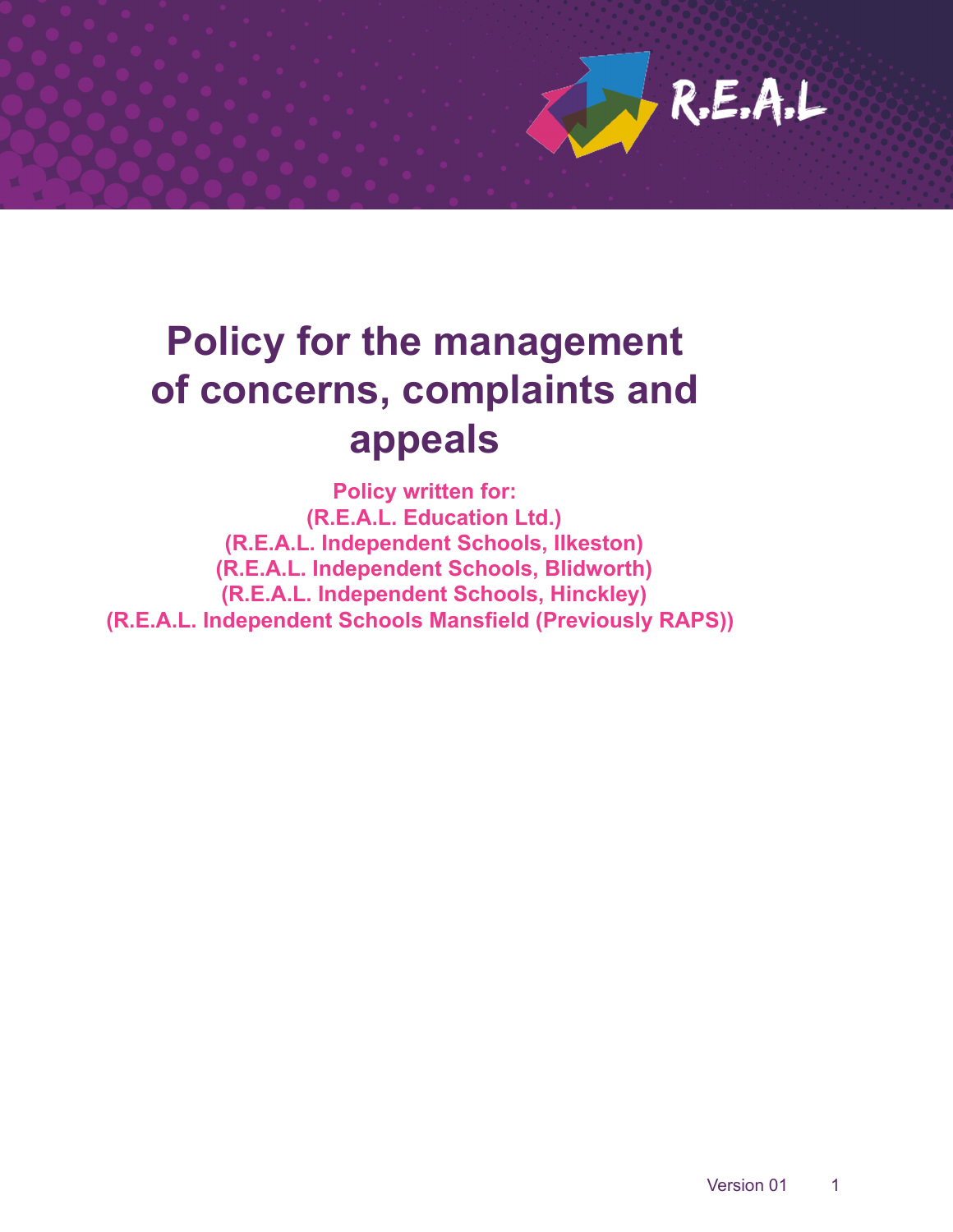Amended on: **02/12/2021** Review Date: **02/12/2022**

## **Revision history:**

02.12.2021 - Amendment made to timelines for each stage to make them more specific

26.11.2020 - Amendment made to the stages section.

29/01/2020 - Amendment made to the section relating to complaints procedure

01/08/2019 - Amendments made with regards to adding detailed stages into the policy and a flow chart.

07/09/2018 - Amendments made to the section relating to the monitoring of the complaints log,

and added references to take into account an appeals process. Also added section on difference between concern, complaint and appeal.

19/10/2016: - No amendments to policy.

- 01/03/2014: No amendments to policy.
- 01/03/2012: Policy written for R.E.A.L. Independent Schools.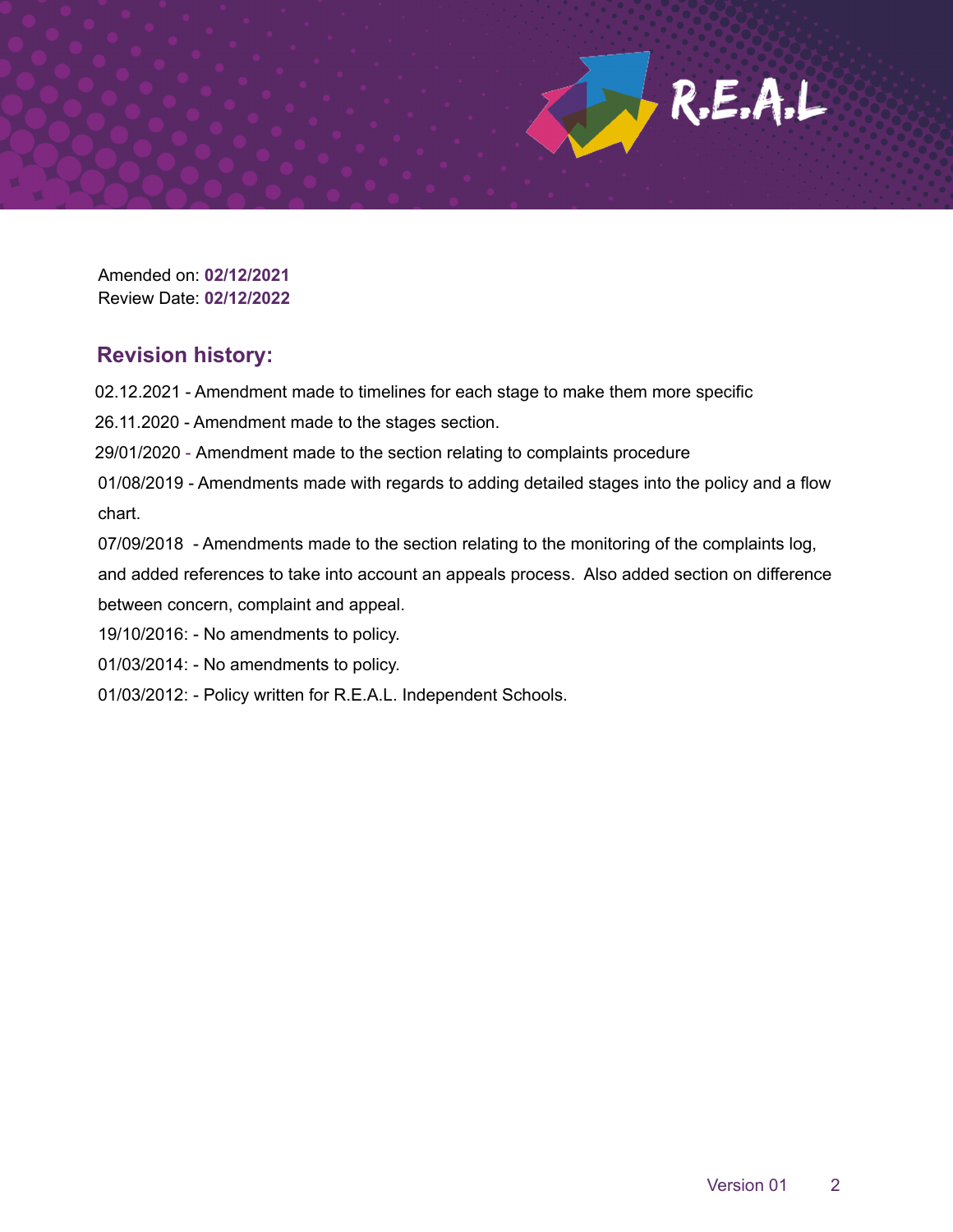

It is the aim of R.E.A.L. Independent Schools to provide an outstanding education for all our children. The Headteacher and staff work hard to build positive relationships with all parents/carers and commissioners. We are nonetheless obliged to have procedures in place in case there are complaints by parents/carers or other interested parties. The following policy sets out the procedures that we follow in such cases.

If any parents/carers are unhappy with the education that their child is receiving, or have any concerns relating to the school, we encourage them to talk to the child's learning manager or a member of the school Senior Leadership team, immediately either face-to-face or over the phone.

#### **Aims**

R.E.A.L. Independent Schools aims to be fair, open and honest when dealing with any complaint. We give careful consideration to all complaints and deal with them as swiftly as possible. We aim to resolve any complaint through dialogue and mutual understanding. In all cases we put the interests of the child above all else. We provide sufficient opportunity for any complaint to be fully discussed and then resolved.

## **The difference between a concern, complaint and appeal**

A 'concern' may be defined as 'an expression of worry or doubt over an issue considered to be important for which reassurances are sought'. A complaint may be generally defined as 'an expression of dissatisfaction however made, about actions taken or a lack of action'. An appeal is defined as a 'application to a higher court for a decision to be reversed'.

It is in everyone's interest that concerns and complaints are resolved at the earliest possible stage. Many issues can be resolved informally, without the need to invoke formal procedures. R.E.A.L Independent School will take all informal concerns seriously and will make every effort to resolve the matter as quickly as possible.

There are occasions when complainants would like to raise their concerns as a formal complaint, or make an appeal for a reversal of a decision e.g. where there is a disagreement regarding an internal or external grading for an individuals' work. In those cases, the following procedure should be invoked.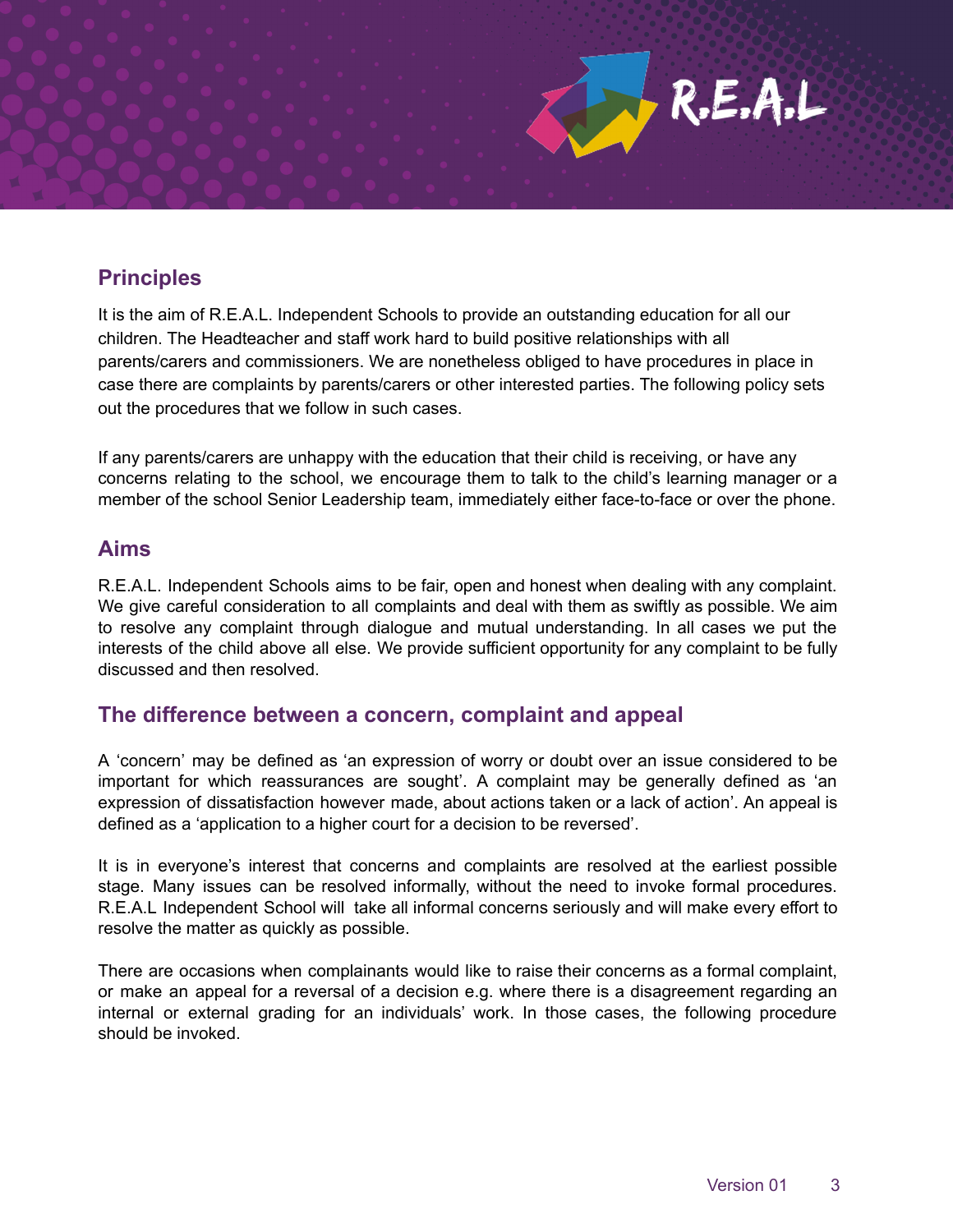

If a parent, learner or commissioner is concerned about anything to do with the education provided by R.E.A.L Independent School, they should, in the first instance, discuss the matter with the child's tutor or learning manager. In our experience most matters of concern can be resolved positively in this way. Our tutors and learning managers ensure that each child is happy and is making good progress. They naturally want to know if there is a problem so that they can take action before it seriously affects the child's progress.

Where the complainant feels that a situation has not been resolved through contact with the tutor, or Learning Manager, or that their concern is of a sufficiently serious nature, they should make an appointment to discuss it with the learning manager, or an appropriate senior manager. This is known as a stage 1 complaint. These complaints can be made either face to face, over the telephone, or in writing (e.g. via an email). It is important to ask the complainant at this stage what solutions they think might resolve the issue.

An appeal can also be made using the staged processes outlined in the flowchart shown on the next page. (For more information regarding each stage, please see pages 6 and 7)

Where a complaint is made by parents of SEN pupils they are advised to follow our Policy for the Management of Concerns, Complaints and Appeals policy.

NB - It should be noted that most schools have a two staged complaints policy, starting with the Head Teacher at stage 1. At REAL Independent Schools, we have developed a 3 stage process try to resolve issues before escalating them to the Head Teacher. This is to acknowledge that some parents may be reluctant to make the complaint formal as they have had previous negative issues with Head Teachers.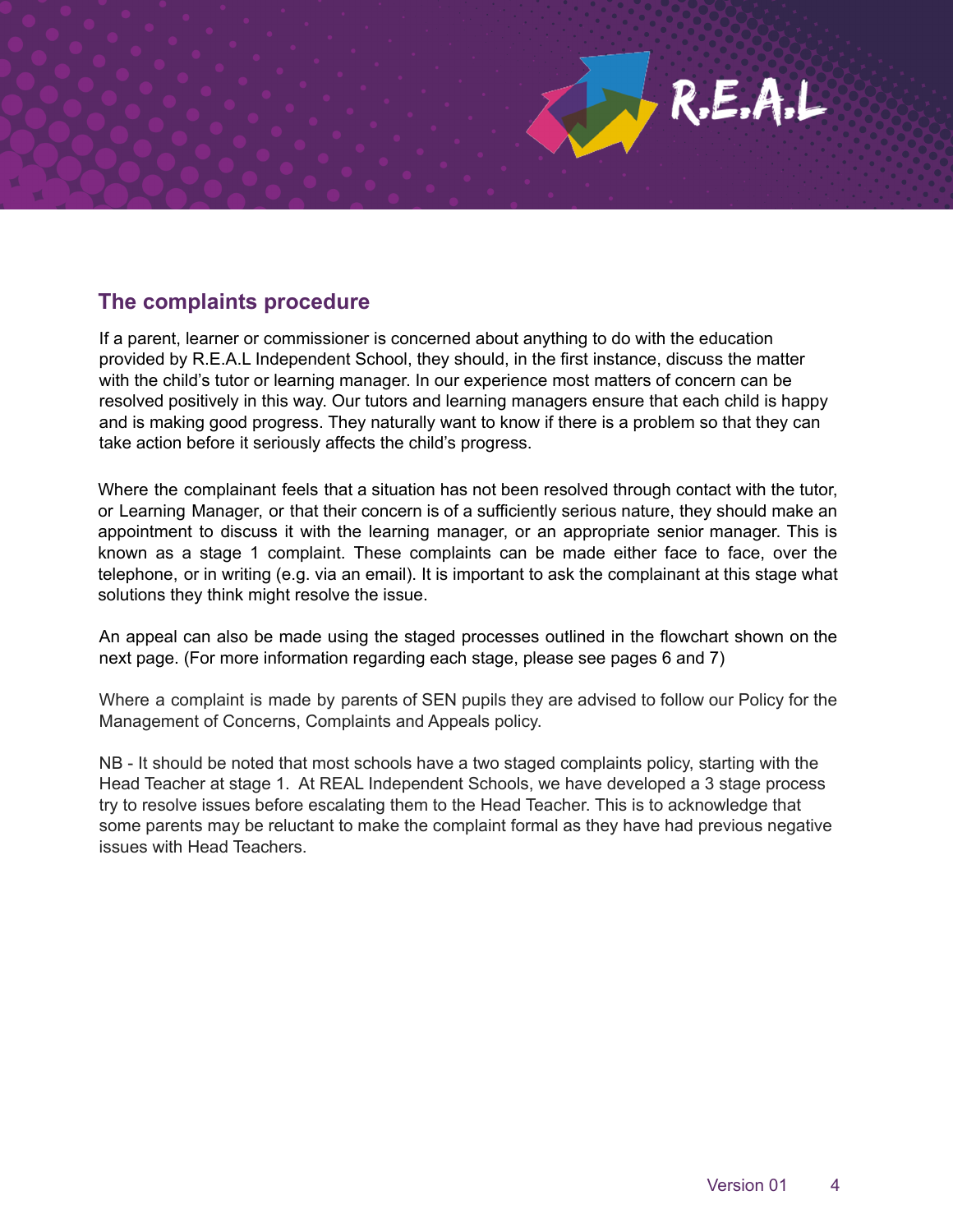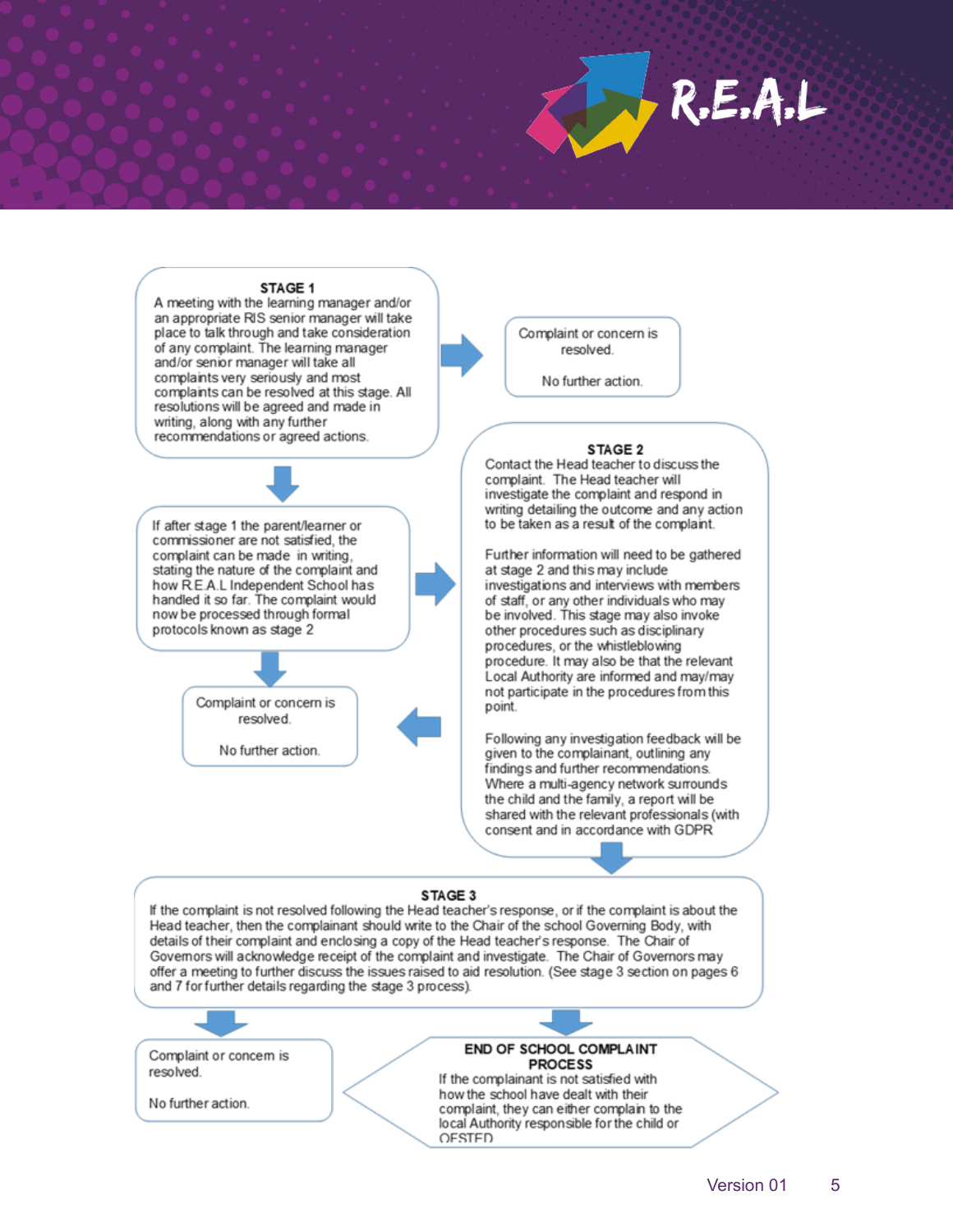

A meeting with the learning manager and/or an appropriate R.E.A.L. Independent School senior manager will take place to talk through and take consideration of any complaint. The learning manager and/or senior manager will take all complaints very seriously and most complaints can be resolved at this stage. All resolutions will be agreed and made in writing, along with any further recommendations or agreed actions.

If after stage 1 the parent/carer, learner or commissioner are not satisfied, the complaint can be formalised in writing, stating the nature of the complaint and how R.E.A.L Independent School has handled it so far. The complaint would now be processed through formal protocols known as stage 2.

#### **Stage 2**

Contact the Head teacher to discuss the complaint. The Head of Schools will acknowledge a stage 2 complaint within 3 days of receipt and endeavour to resolve it within 10 working days. Any delays will be communicated fully with the complainant and timelines for resolution agreed

Further information will need to be gathered at stage 2 and this may include investigations and interviews with members of staff, or any other individuals who may be involved. This stage may also invoke other procedures such as disciplinary procedures, or the whistleblowing procedure. It may also be that the relevant Local Authority are informed and may/may not participate in the procedures from this point.

Following any investigation, feedback will be given to the complainant, outlining any findings and further recommendations. Where a multi-agency network surrounds the learner and their family, a report will be shared with the professionals, with permission and in accordance with GDPR guidelines.

If the complainant remains unsatisfied with the way the complaint has been handled at this point, a stage 3 process will be invoked. If a stage 2 complaint has not been raised to stage 3 by the complainant within 25 working days, it will be concluded that the complaint has been resolved.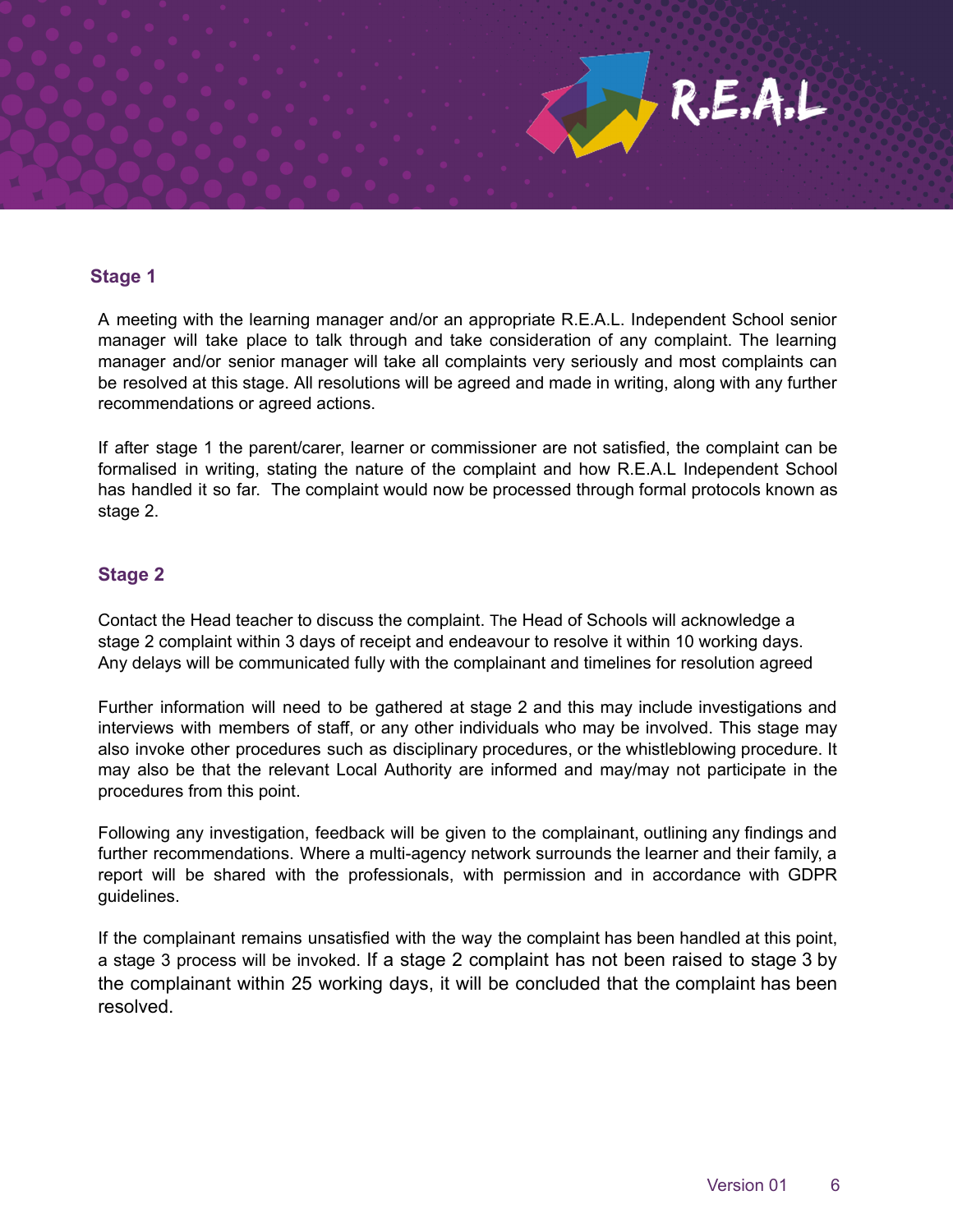#### **Stage 3**

If the complaint is not resolved following the Head teacher's response, or if the complaint is about the Head Teacher, then the complainant should write to the Chair of the school Governing body, with details of the complaint and enclosing the Head Teacher's response to the complaint. The Chair of Governors will acknowledge receipt of the complaint and investigate. A complaint being escalated to stage 3 will expect to be before a panel within 20 working days unless there are extenuating circumstancesThe Chair of Governors may offer a meeting to further discuss the issues raised to aid a resolution prior to investigation. If this is not the case then a panel will be gathered to resolve the issues. The panel will consist of three individuals from R.E.A.L Independent School board of Governors and an independent participant, who has no connection with the management and running of the school. None of the panel members will have any connection to the complaint in any way. If necessary, panel members may also be drawn from the governance and leadership teams of R.E.A.L Alternative Provision School or R.E.A.L Education. This panel will call a hearing to consider the complaint.

All information, and particulars in relation to the actions thus far, including any paperwork or notes recorded, will be made available to the panel no later than 5 working days prior to the panel meeting.

The complainant may be accompanied to the hearing by one other person. This may be a relative, teacher or friend. Legal representation will not normally be appropriate.

If possible, the panel will resolve the complaint immediately without the need for any further investigation.

Where further investigation is required, the panel will decide how this will be carried out. After due consideration of all facts, the panel will reach a decision and may make recommendations, which it shall complete within 5 working days of the panel meeting. The panel will write to the complainant informing them of the decision and the reasons for it. The panel's findings and, if any, recommendations will be made in writing.

The decision of the panel will be final but if the complainant is still not satisfied, they can complain to OFSTED.

In the case of serious misconduct complaints will be referred immediately to the police.

Written records of complaints are kept and a log indicates whether they were resolved at the preliminary stage or proceeded to a panel hearing.